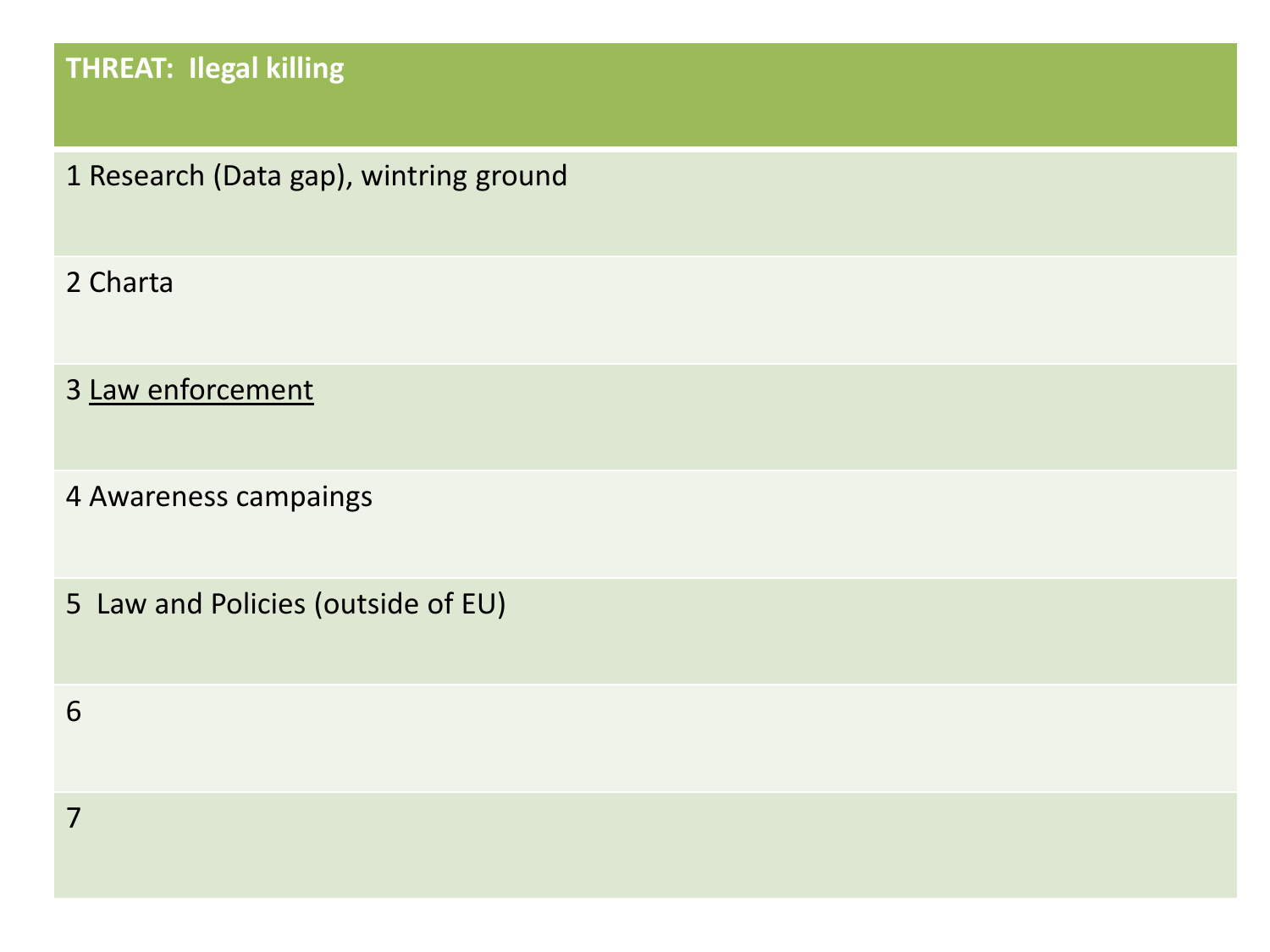#### **THREAT: Pesticides use (secon.poisoning)**

- 1. CAP packeges for European Roller (including substities)
- 2. Data colection on use of insecticides (types and amounts)
- 3. Increase farmer awareness
- 4. Research on pesticides effects on Rollers
- 5. Law enforcment

6 Promote organic farming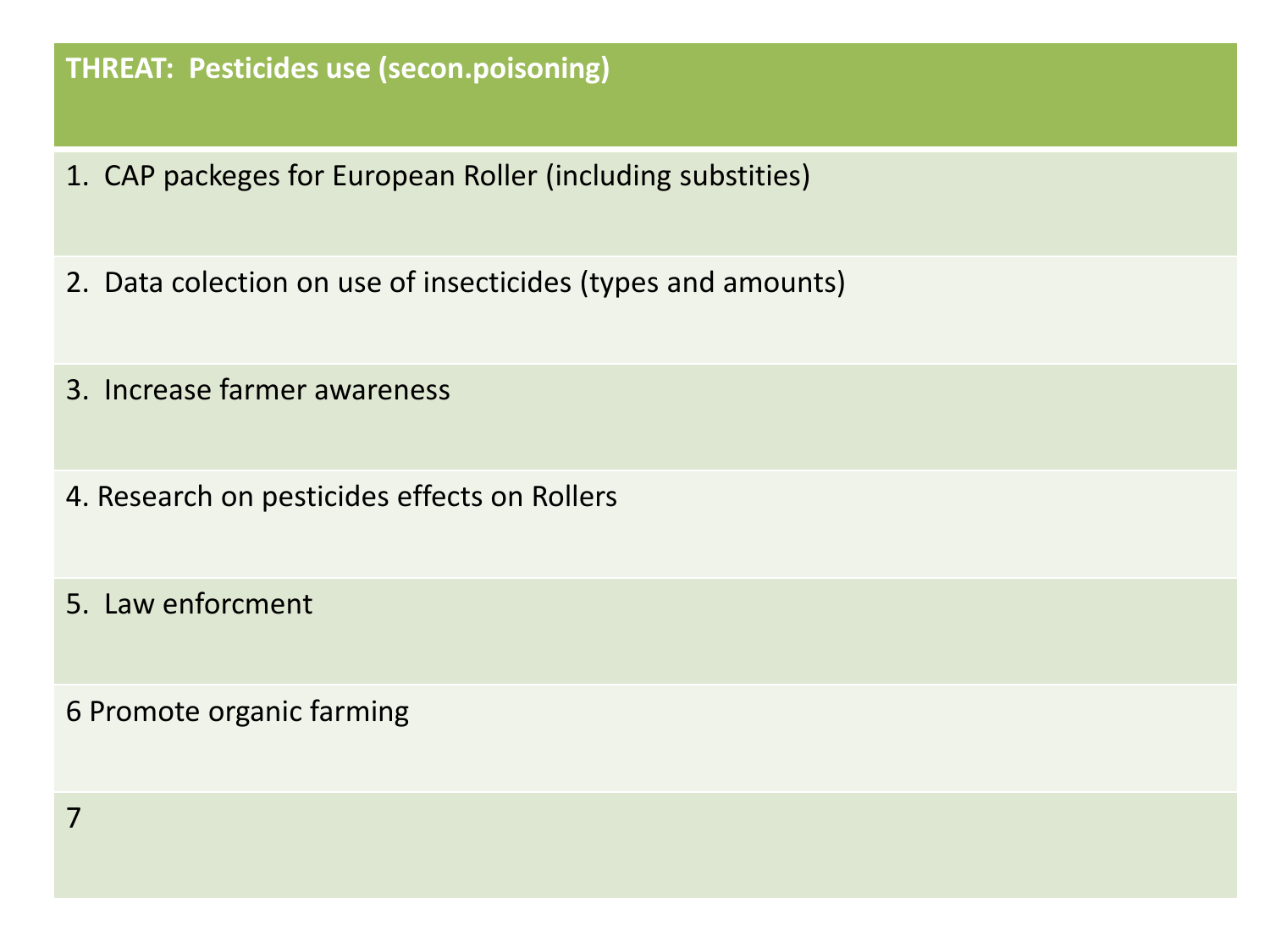**THREAT: Loss of solitary trees and hedges and old orchards**

Regional CAP packeges for European Roller (including substities)

Promote wildlife friendly farming

Include Roller suitable landscape in ecological network

Country+Species specific CAP packeges

5 Incorporate Outcome based CAP

Eradicate substities for intensive farming

Landscape level Roller measurements, compile concept of Roller friendly landscape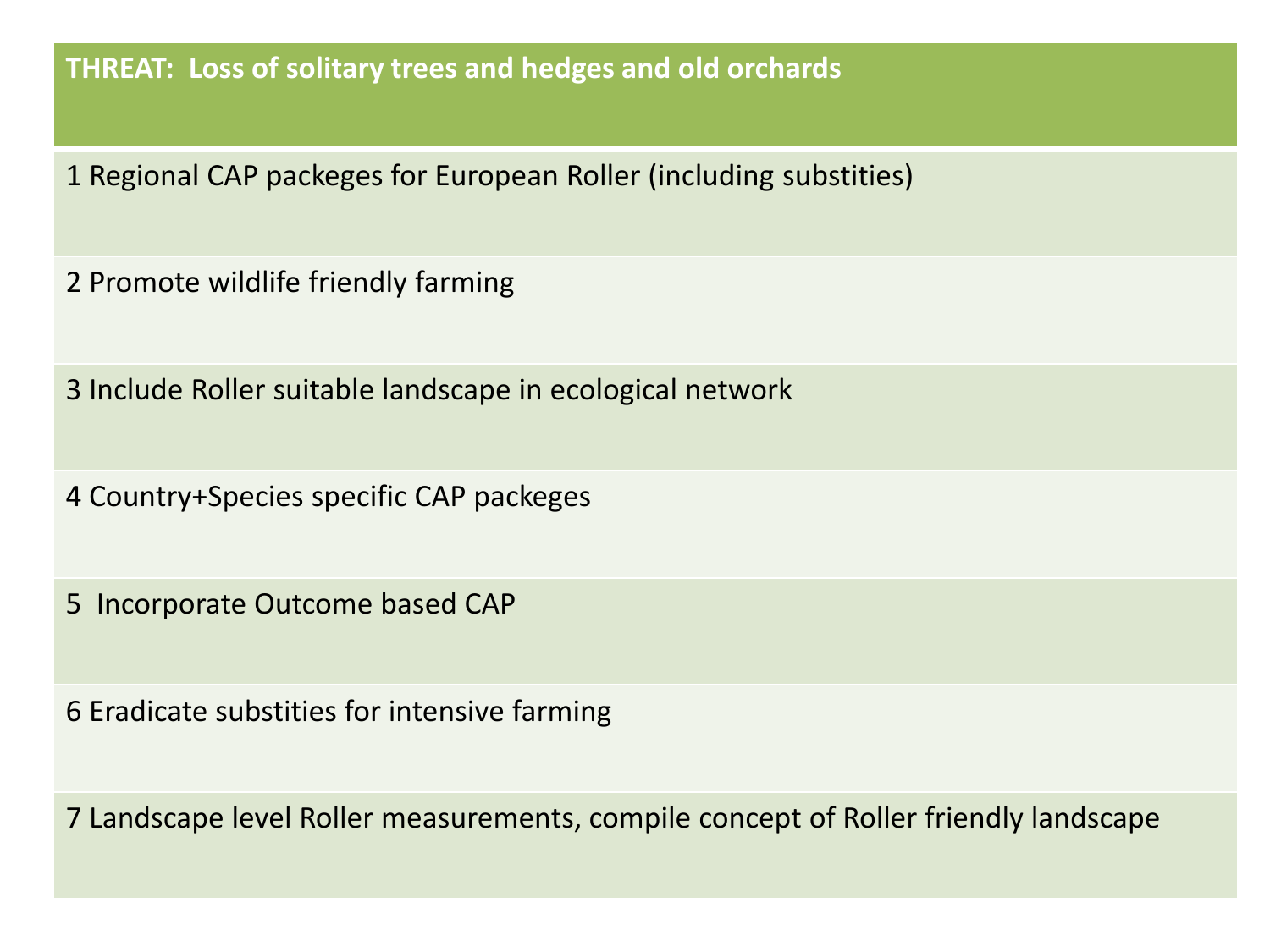# **THREAT: Windfarms**

Apropriate Assessment on impact of windfarm

Sensitivity maps

Promote wildlife (new generation) technologies

| $\overline{4}$ |  |  |  |
|----------------|--|--|--|
| 5              |  |  |  |
| 6              |  |  |  |
| 7              |  |  |  |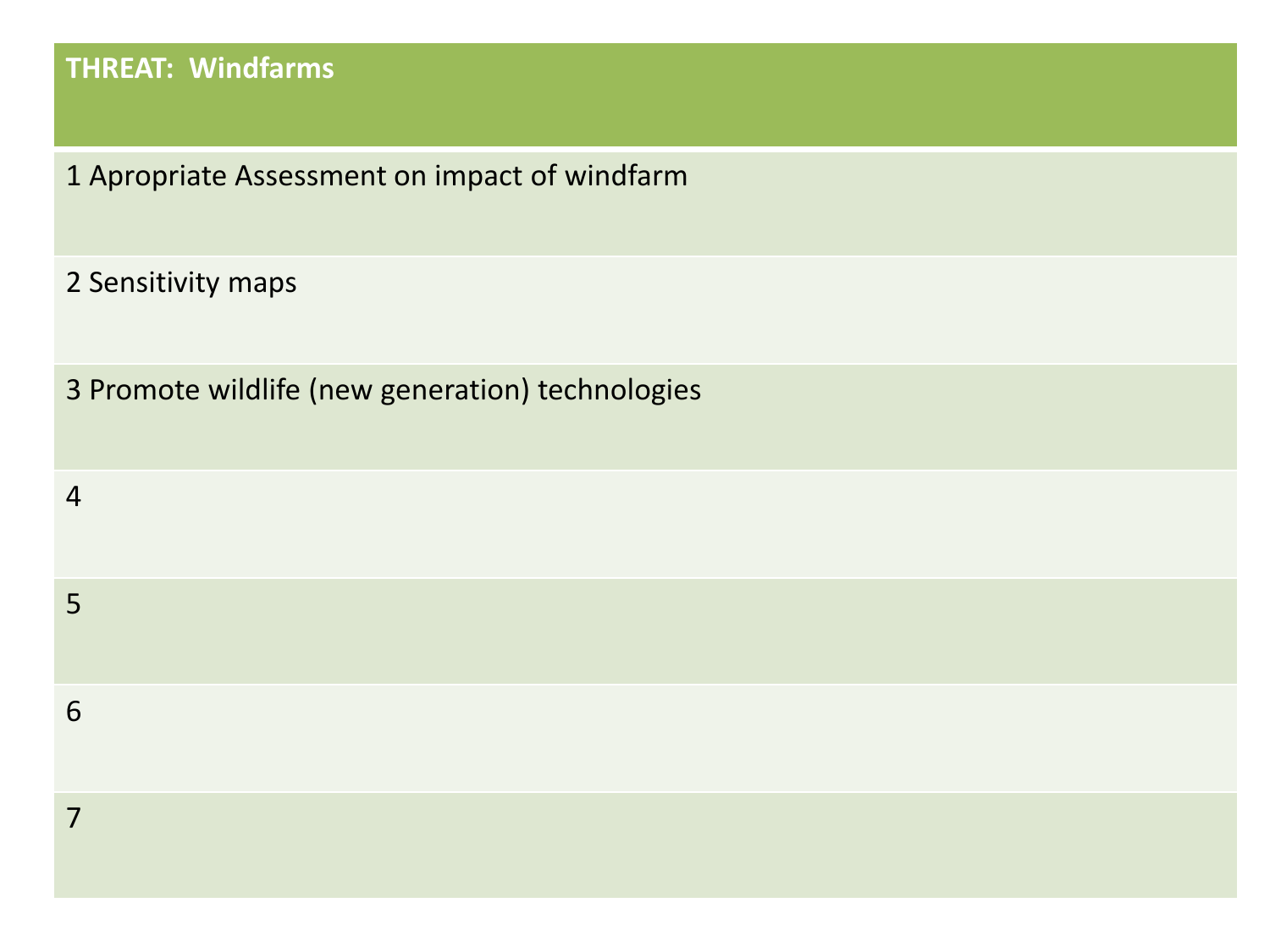## **THREAT: Land abandonment/reduced managemant**

- CAP packeges for European Roller (including substities)
- 2. Promote ecoturism
- Market mechanism for the Roller friendly products
- Promoting Roller propriate level of grazzing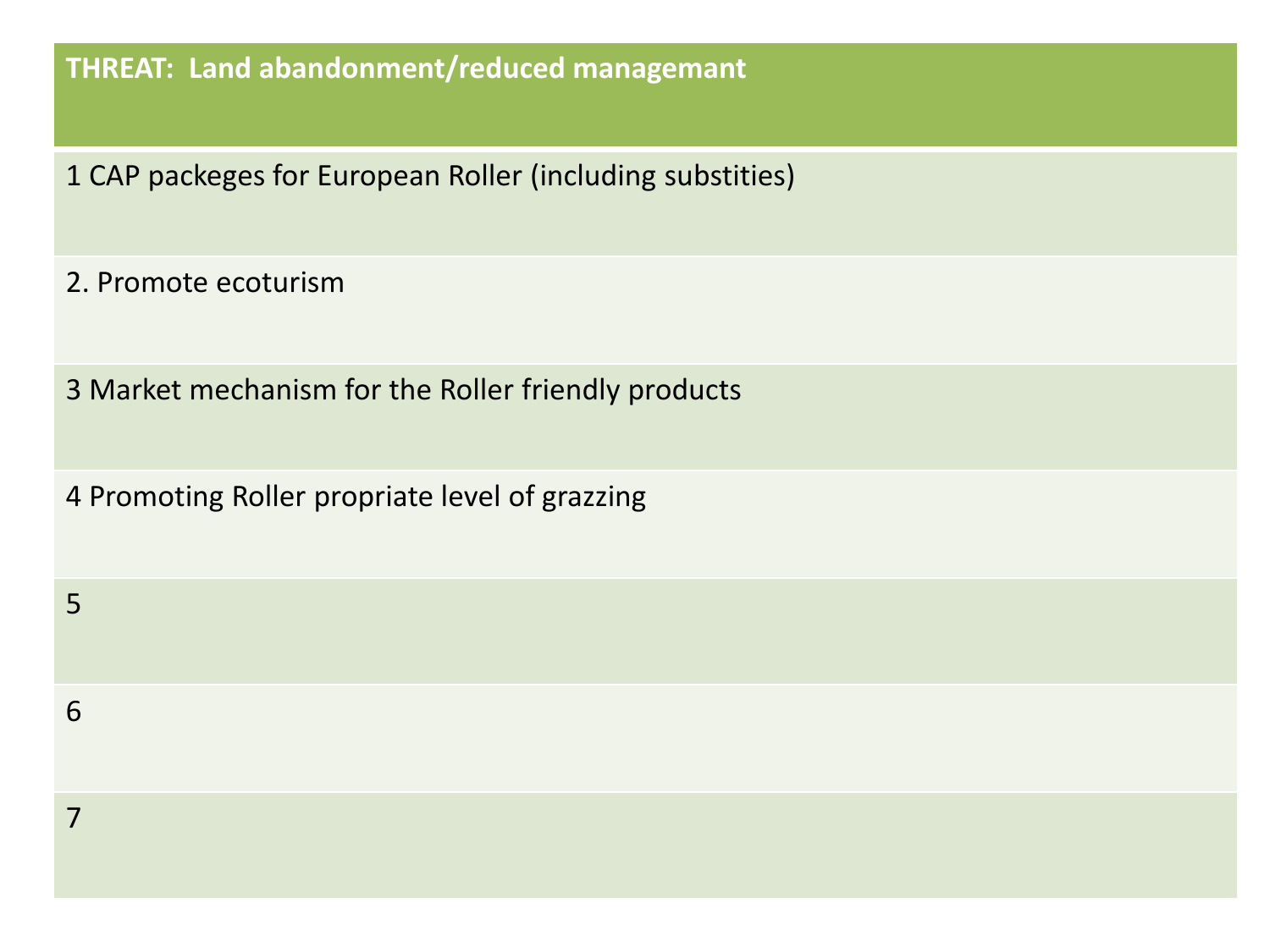## **THREAT: Conversion of permanent grassland**

Law inforcement against ilegel conversion

CAP packeges for European Roller (including substities)

Infringement penalties for EU memeber in cases of

Restoration of conversed grassland